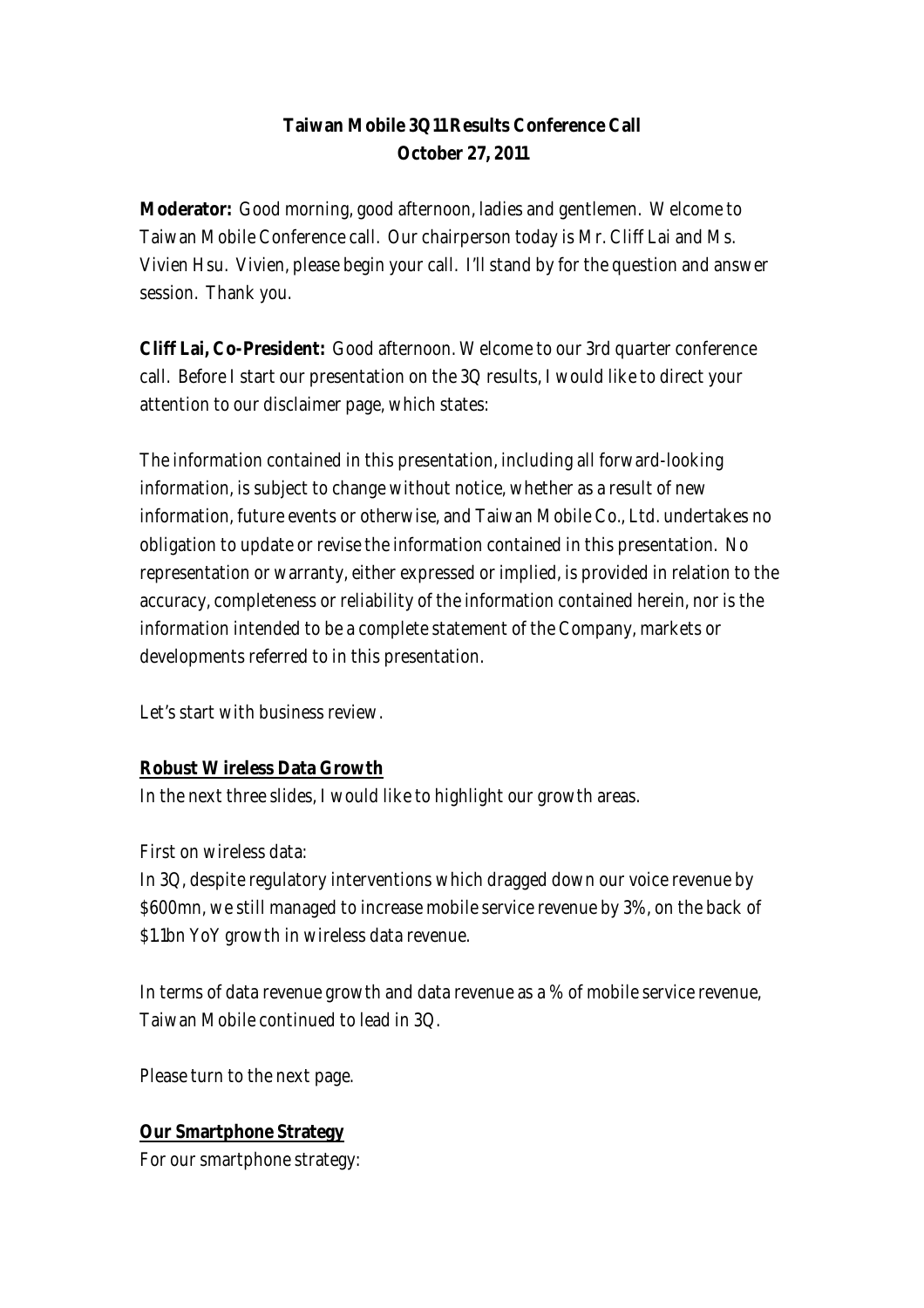Apart from the 8 smart device models we have introduced in 3Q, we currently have around 30 smartphone and tablet models on the market.

Smartphone users' ARPU remained at more than 2 times that of postpaid's, while their payback periods are very similar.

In 3Q11, smartphone sales volume was up 46% from a year ago and accounted for 50% of total handsets sold. As of the end of 3Q11, smartphone penetration reached 18%, in line with our target.

Please turn to the next page for our cable TV.

#### **CATV Growth Catalysts**

As indicated in the table, our internet subscriber number increase of 14% and DTV customer number growth of 86% are all higher than the 2% subscriber rise in analogue TV services in 3Q11. This has contributed to a 3% YoY increase in blended ARPU for HBG.

Given that only 26% of our customers are using our internet services and 7% of our customers have subscribed to DTV services, we expect further expansions in internet and DTV service take-up.

It is worth mentioning that cable internet ARPU was up 5% from a year ago with 80% of our newly acquired customers subscribing to 10Mbps or above services in 3Q11, up from 53% a year ago.

Please turn to the next page.

#### **New Product & Service**

This page of new products and services we launched during the 3rd quarter is for your reference.

I will turn the mic to Vivien on our financial results.

#### **Result Summary**

**Vivien Hsu, Co-President:** Please turn to financial overview page.

For 3Q of our financial results, thanks to sound revenue growth that more than offset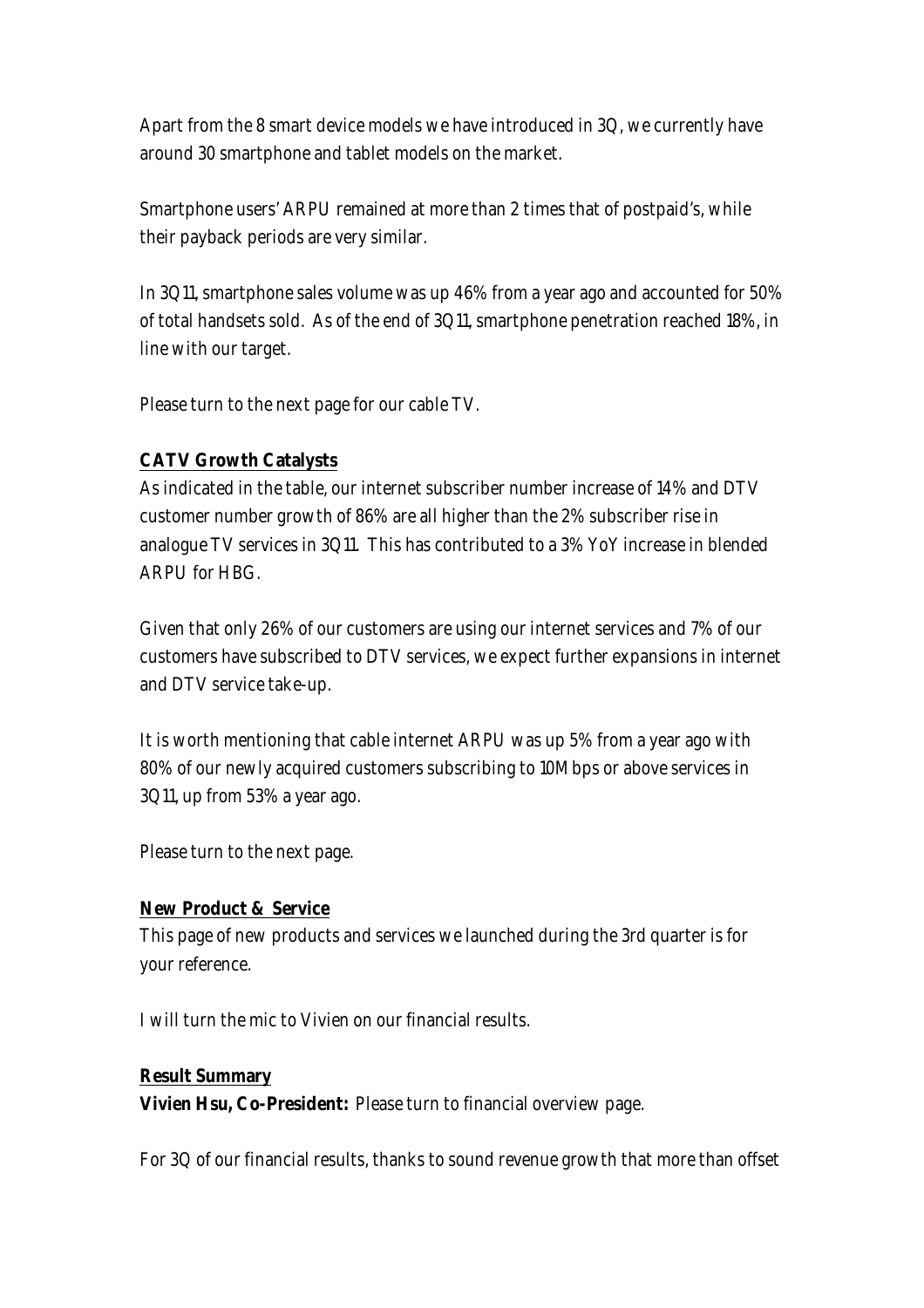the increase in both handset subsidy and new store expense, EBITDA growth in 3Q was a pronounced 11% YoY. Momo's contribution this quarter has provided additional growth to the company.

We mitigated the negative impact from the impairment losses of Taiwan High Speed Rail (THSR) by a strong core business performance and an over-accrued corporate tax expense reversal in 3Q. Additionally, 10% capital reduction in August helped boosted up our 3Q11 EPS.

For the first three quarters, our investments in smart phones paid off with mobile data revenue coming in higher than the increased handset subsidies. Separately, we halved the negative impact of the regulatory interventions on profits through cost savings and more profit contributions from the cable TV business and Momo. In a nutshell, accumulative EBITDA reached 79% of our full-year target.

Please turn to the next page and to divisional performance.

### **Divisional Performance**

Let's look at our operating performance by business group.

For the quarter, due to 1) telecom service revenue growth, 2) the reversal of overaccrued operating expense, and 3) well-contained G&A expenses, EBITDAs of CBG and EBG were both up QoQ and YoY.

Benefiting from a higher blended ARPU as a result of a rising subscriber base in both cable internet and DTV, HBG's 3Q11 profit maintained a stable double-digit YoY growth.

Momo contributed to 3% of TWM's consolidated EBITDA in 3Q11. Negatively affected by shifting from high-margin dietary supplements into higher-turnover lower margin consumer electronics as well as high start-up costs of its China operations, Momo's EBITDA failed to post a YoY growth in the quarter.

Let me turn this presentation to Rosie for balance sheet and cashflow analysis.

### **Balance Sheet Analysis**

**Rosie, CFO & Spokesperson:** Now, let's look at the balance sheet. Cash balance decreased sequentially mainly due to cash outlays for the Momo acquisition.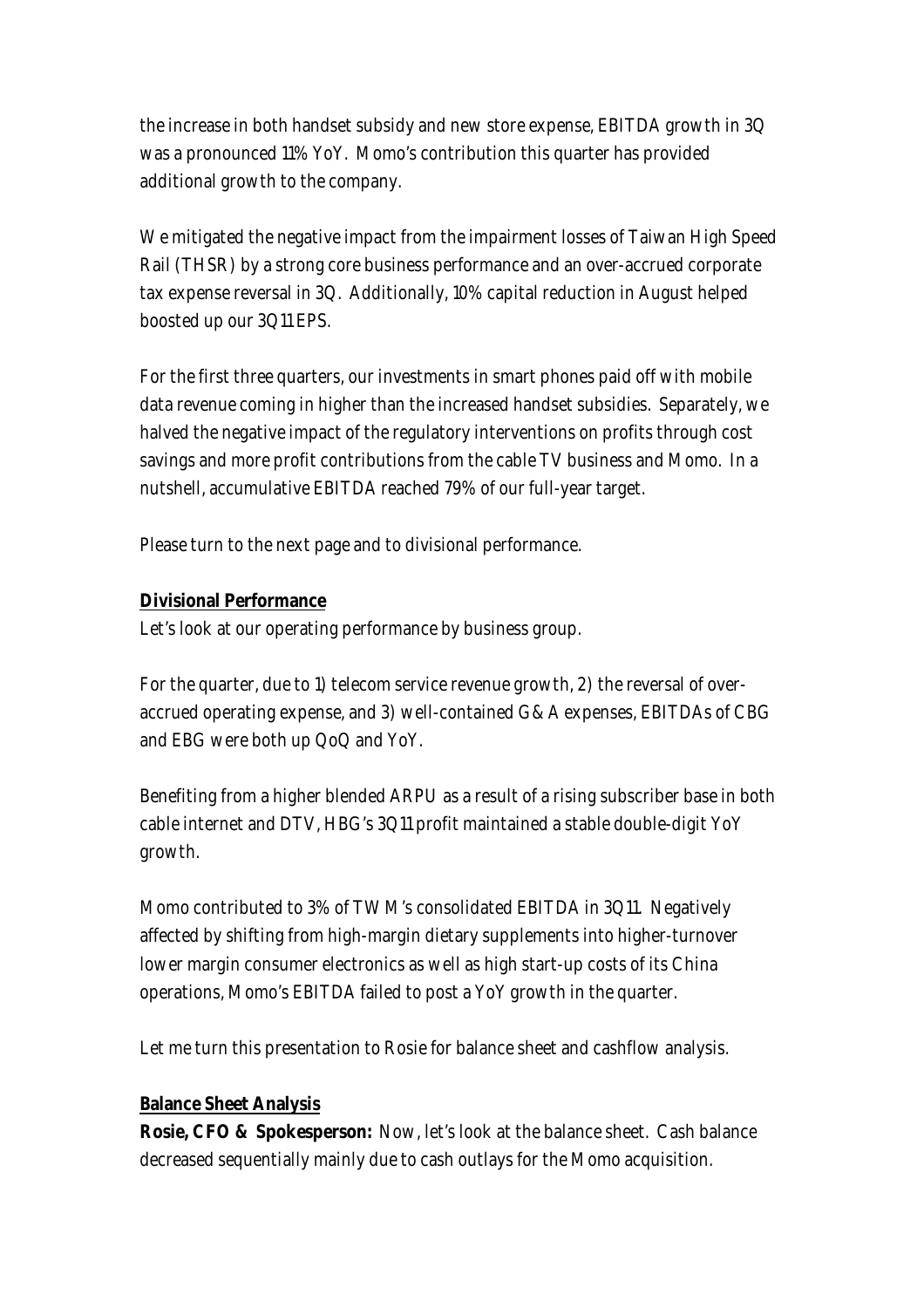The decrease in long-term investment is because of the NT\$1.21bn write-offs on THSR investment.

The increase in intangible assets was a reflection of the purchase of Momo with the purchase price higher than its net worth by NT\$7.5bn.

Net debt netted NT\$14.6bn or 54% annual EBITDA, following a NT\$13.27bn increase in short-term debt in 3Q11.

Paid-in capital decreased to NT\$34.2bn, following the 10% capital reduction or NT\$1/share effective from August 1, 2011. Carrying value of treasury shares also reduced by NT\$812m accordingly.

Now, let's turn to cash flow analysis.

#### **Cash Flow Analysis**

3Q11 operating cash inflow remained at a comparable level to a quarter ago.

On the investing activity front, the NT\$8.35bn investment for the acquisition of 51% stake in Momo and the IDC (internet data center) contract payments made in 3Q increased investment cash outflows.

In terms of financing activities, we increased short-term borrowing in the 3Q to fund the Momo acquisition and cash dividend payments.

Accumulative free cash flow reached NT\$12.46bn, translating into an annualized yield of 5.8%.

Let me turn this back over to Vivien for event update and key message.

**Event Update Vivien:** On event updates:

The regulatory update and the awards we received stated in the next slide are for your reference.

(The slide shows: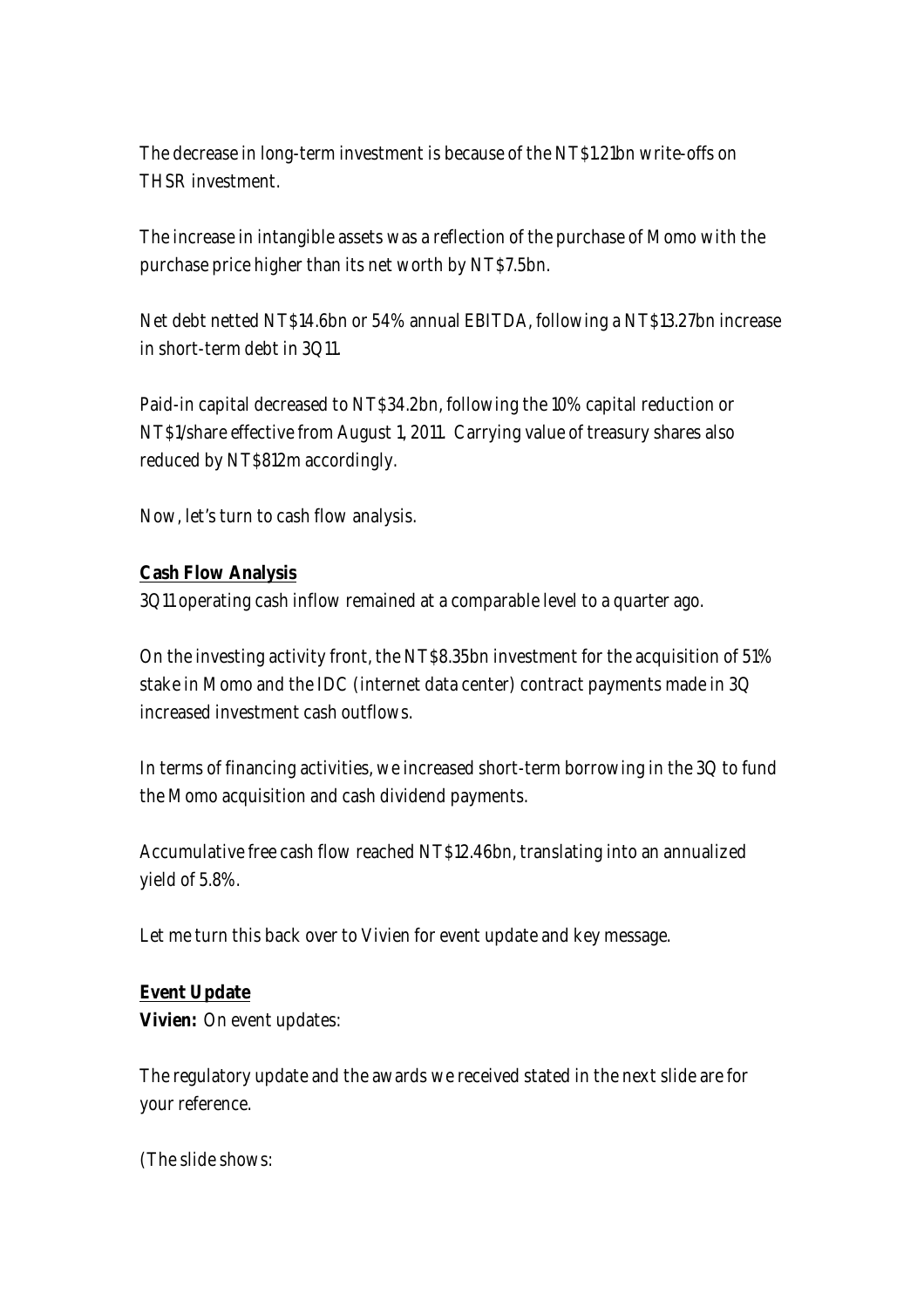### Regulatory Update

NCC approved a proposal to expand the CATV service areas based on city/county and to open licenses to new entrants. The implementation announcement is expected to be made in the first quarter of next year at the earliest as the details are still under deliberation.

### Award & Recognition

- Received an "A+" ranking and ranked as one of the top 10 listed companies in "Transparency and Information Disclosure" for the sixth consecutive year by the Securities and Futures Institute.
- Awarded for "Excellence in Corporate Social Responsibility" by CommonWealth magazine for the fifth year in a row.)

Please turn to the key message.

### **Key Message**

To wrap our presentation, this last slide summarizes the key message we would like to deliver.

Strong smartphone sales have laid a solid foundation for revenue growth. Increasing subsidies are expected to be offset by a rise in revenues, hence making a positive contribution to EBITDA. However, the timing of the iPhone 4S launch will still have a final defining impact on 4Q results.

That is our presentation and we hand over the floor to Q&A.

**Moderator:** Ladies and gentlemen, we will now poll for questions. If you would like to register for a question, please press \*1 key now.

### **Q & A**

**Danny Chu, Nomura HK: I have three quick questions. First is in the management report, you mention that the timing of the iPhone 4S launch might have a defining impact on 4Q results. Although I understand it's difficult to quantify how much that impact could be, but looking at last time when iPhone 4 launch, if you had to put it in a quantifiable number, how much of an impact are we talking about potentially on EBITDA margin and EBITDA by itself for 4Q this year?**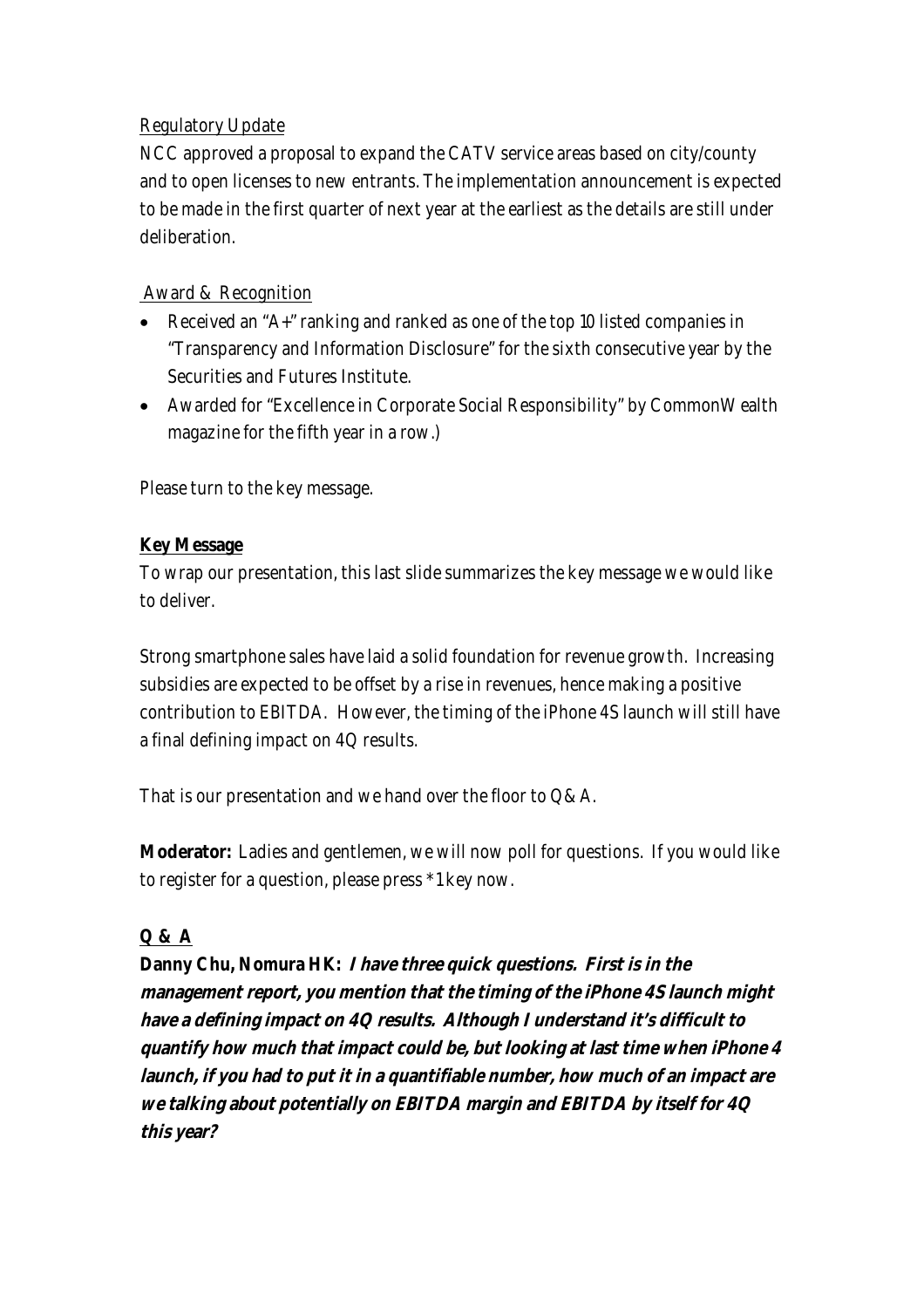**2 nd question, with regards to regulatory updates, so if the announcement from the NCC is making the 1Q next year, what kind of implications we should make from that proposal getting approved 1Q next year?** 

**And the final question is on the recent capital reduction, what is the number of treasury shares right now? And, including the treasury shares, how many shares total outstanding of the company?** 

**Cliff:** As for the first question, the timing of iPhone 4S, as you know, Apple is very secretive about the timing of the iPhone 4S. So, there's no way we have an idea regarding when it will be launched. Whether it's early November or late November or early December, this is the  $1<sup>st</sup>$  issue. The  $2<sup>nd</sup>$  issue is that it also depends on the kind of volume Apple can ship to us because even though we had a similar experience last year, in last year, when we launch the product, Apple didn't ship enough products. So, the sales volume was constrained by the volume that Apple shipped. But this time, iPhone 4S is not a totally new model. Whether Apple can ship more products, the volume will also determine the subsidy we have to put in. So, the straight answer is, at this moment, I can not give you a definite answer regarding the financial impact.

As for the implication of if NCC approve to have new license in new cable areas, even though if it gets approved, the soonest it is approved in 1Q. It wouldn't have any financial impact in the short term, for instance, for the 2Q because anyone who gets a license and needs to do implementation in order to provide the service and implementation time will take several quarters in order for them to be ready to offer the service. So, at the moment, short term-wise, I don't think there is any impact to our operation or performance.

As for the treasury issue, Rosie –

**Rosie**: Treasury shares outstanding are now 730 mn, so total share count after deduction of the treasury shares will be 2,689 mn shares.

**Danny**: *One follow-up question. Given management indicate that it's very difficult to quantify what is the impact of the iPhone 4S launch on 4Q result, so should we assume, at this moment, the company is still on track to achieve the EBITDA and earning margin full-year guidance?*

**Cliff**: Yes. Up to now, we have not received a price quote on iPhone 4S from Apple,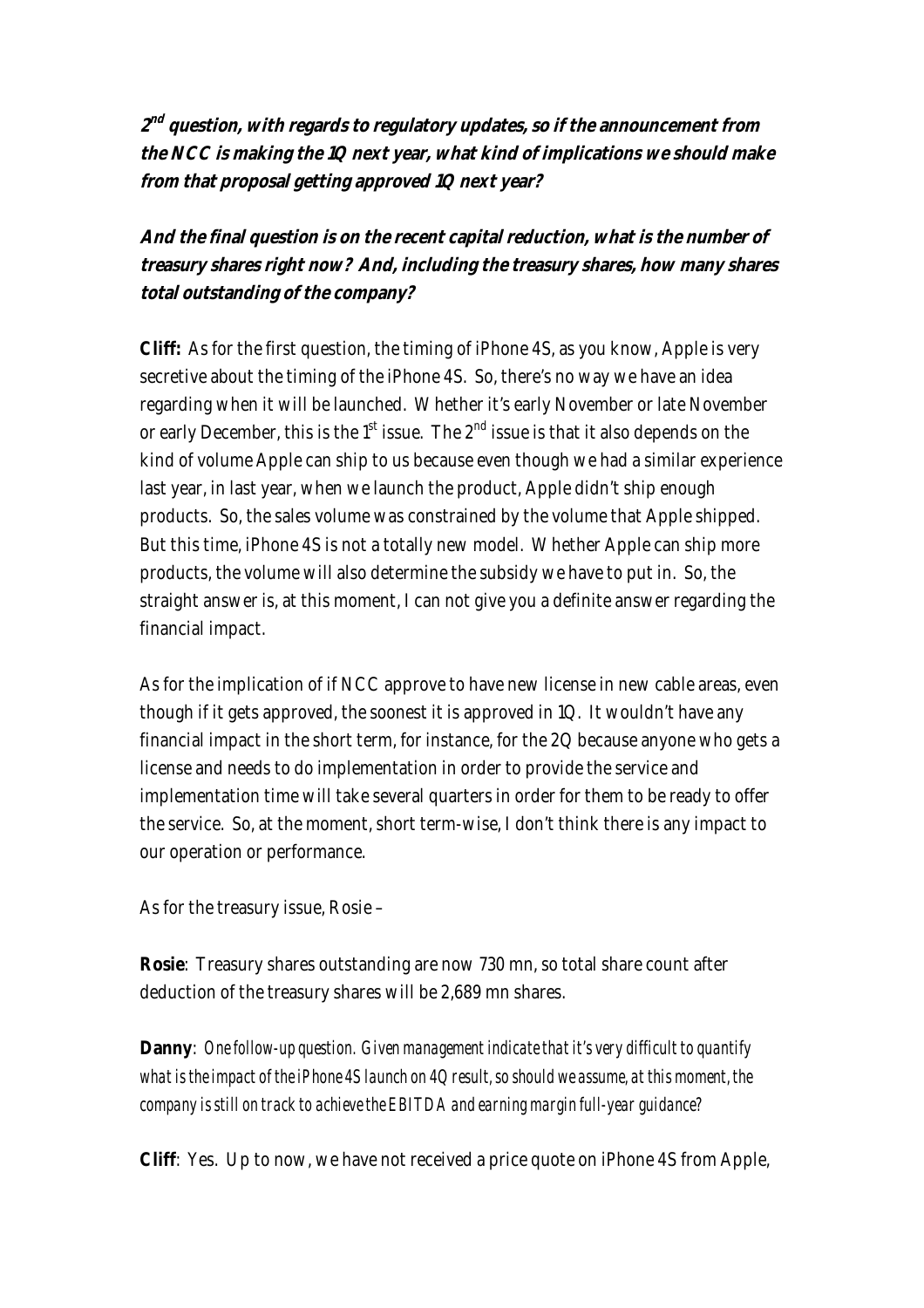so this is another factor. But even with the iPhone, it wouldn't affect our commitment to achieve our EBITDA target for this year.

**Chate Bencha, Credit Suisse HK**: **I have two questions. Number one, with the smartphone penetration plan in Taiwan, how do you see that? Do you see it slow down in recent months or is the quota still really strong or is it accelerating?** 

**The 2nd question is what's happened at CHT. I understand that what is happening at your competitor is that they're offering some kind of discount to customers who use less data in order to help with the network quality. Are you facing any kind of network constraint as well or would you consider some kind of matching in form of discount or price reduction to cope with the competition?** 

**Cliff**: The 1<sup>st</sup> question about the smartphone penetration trend, we see that smartphone has become a very stable and consistent trend. So, the smartphone penetration will increase consistently. Even though there wouldn't be a big jump, but I think the smartphone penetration will get higher and higher. So, every month we see smartphone sales increase a little bit.

Secondly, CHT has problems with the network, so they offer a discount and this discount really doesn't affect us because that is due to their network can not deliver the kind of speed. In the meantime, TWM in July has offered 21 mbps service to general public in five metropolitan areas, so we are quite comfortable that our network can deliver a better quality service to the consumer. So, CHT's discount doesn't really impact our performance.

**Chate**: *Just a follow-up question on the*  $f<sup>t</sup>$  one. Would you be able to share with me what's the *percentage of the smartphone sales as a percentage of the total handset sales currently? And, also, the*   $\mathcal{Z}^{nd}$  question is that an indication into network utilization, how much you can cope with an increase in *data?*

**Cliff**: Currently, 50% of our total handset sales is smartphone and as for the network, I believe currently we have installed more 21 mbps base stations and more 42 mbps base stations than CHT and FET. I'm sorry I can not disclose the number, but we are quite confident we have a better, higher speed network to compare with CHT and certainly FET.

**May Lin, Yuanta Taipei: First is about in the 3Q, there is a tax reversal and also**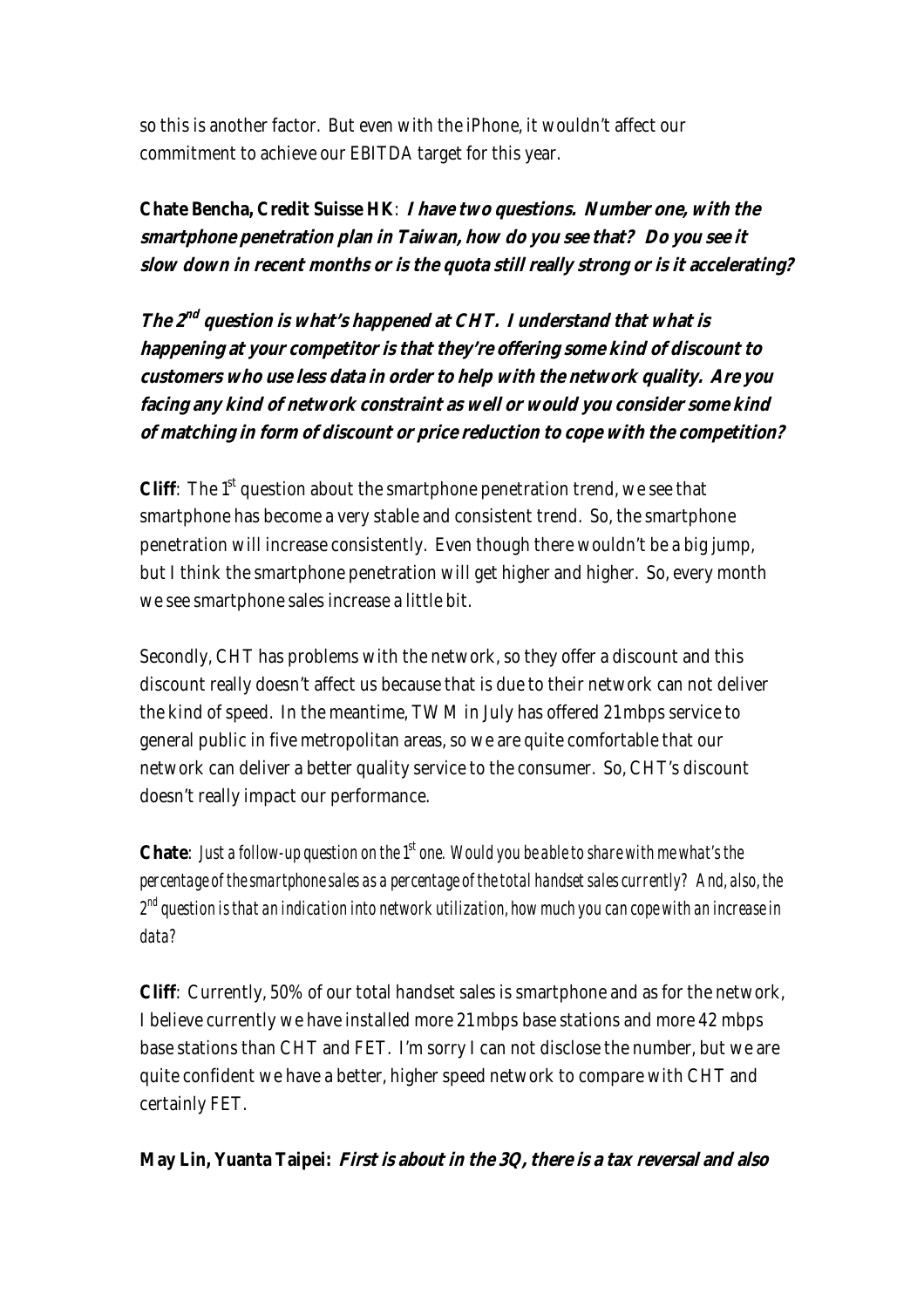#### **operating expense reversal, can you offer us the details, the source of this reversal?**

# **And the 2nd question is that can you remind us about your CAPEX guidance for this year and next two years?**

**Rosie**: Let me answer your 2<sup>nd</sup> question first, which is an easy one. Our CAPEX target for this year is NT\$7.3 bn. It remains the same for the end of the year. And, for the next two years, we haven't finished our guidance for next year. So, you'll have to wait until January 19, the next conference call date.

And, on the reversals, we have finalized our tax appeal with the tax authority this year, so there were some tax reversals totaling about half a billion. And, also, some reversals of operating expenses of much smaller amounts due to over-accrued amount as compared to budget.

**May**: *May I have a follow-up question on the Momo side? The slide mentioned that this quarter, the margins suffered from the product mix and some start-up cost, can you give us more color about the future outlook about Momo on the margin side and also online growth?*

**Cliff**: As Vivien said in the 2Q of this year, Momo is trying to re-structure the product mix, moving away from the dietary supplements, which is a high-margin product, to some products which are more consumer electronics where the margins are lower. So, it takes some time for them to do this product mix adjustment. I think they are on-track and their performance is improving. As we move to the 3Q and 4Q, the operation results are getting better.

**Gary Yu, Morgan Stanley HK: I have two questions from my side. First question given you're starting to offer some of the mid-end handsets or mid-end smartphones in the market, in terms of ARPU comparison with iPhone or some of the other high-end HTC smartphones, what do you see in terms of the smartphone ARPU and do you see this trend coming down as you move more toward the mid-end segment?** 

**The 2nd question I have is if I look at some of the other markets who have already announced the pricing for the iPhone 4S, I realized some of these markets actually priced iPhone 4S a little bit higher than iPhone 4 in terms of the monthly data plan. As you are going to launch the iPhone 4S, do you have any room to increase your data plan compared to your previous iPhone 4 packages?**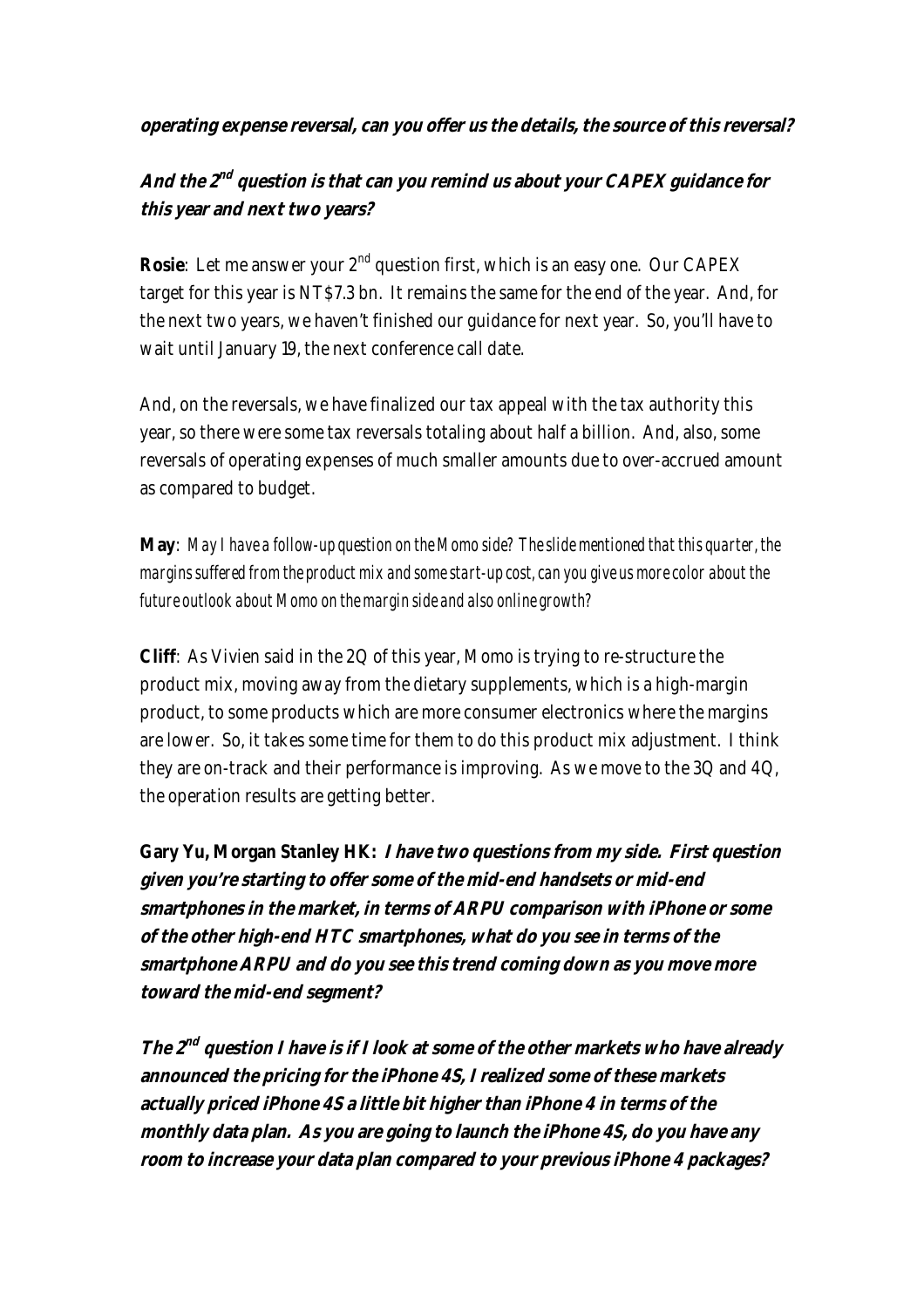## **And, also can you share with us out of your total smartphone sales, what is the % of those mid-end smartphones account for in the 3Q?**

**Cliff:** For high-end smartphone like HTC Sensation or Samsung Galaxy S2, the ARPU is roughly the same as iPhone. There really isn't much difference. And the % of iPhone has dropped in the 3Q in our total smartphone portfolio. It's less than 25% than our total smartphone portfolio. And currently we sell a lot of middle-end smartphones and lower-end smartphones. So, the high-end smartphones takes up roughly 30% of total smartphone sales. The rest is really middle-high, middle and middle-low smartphones. For instance, in October, the high-end is really roughly 30%. And for iPhone 4S subsidy, up to now, Apple hasn't really talked to us regarding iPhone 4S pricing and subsidy level. But the general feeling is our thinking that we try to control the subsidy level of iPhone 4S and this is something we have to negotiate with Apple. And we just have to wait and see what's the position of Apple. It is possible that iPhone 4S could be a little more expensive. It really depends on the pricing of iPhone 4S. So, the answer is we don't know at the moment.

# **Gary:** *In terms of mid-end smartphone, are you seeing any difference in terms of ARPU compare to your high-end smartphone users?*

**Cliff:** Of course, the mid-end smartphone users tend not to subscribe to all-u-can-eat data rate plan, so their ARPU in general is lower than the high-end smartphone. High-end smartphone users tend to subscribe to our all-u-can-eat data plan.

# **Vey-Sern Ling, UBS HK: I'm wondering where the NT\$500 mn of tax reversal is added into your financials. Is it in the EBITDA line?**

**Rosie:** No, it's not. It's in the tax expense. It's been reversed. If you look at the tax expense, you'll see a much less amount because it's been deducted by the tax reversal amount.

**Vey-Sern**: *I can see that you mentioned that the reversal of over-accrued operating expense is put into CBG's EBITDA line, can you share with us how much that is?*

**Roise**: It's about NT\$0.2 bn.

**Vey-Sern**: *So, quarter-on-quarter, your EBITDA grew by NT\$1 bn. NT\$200 mn is from the*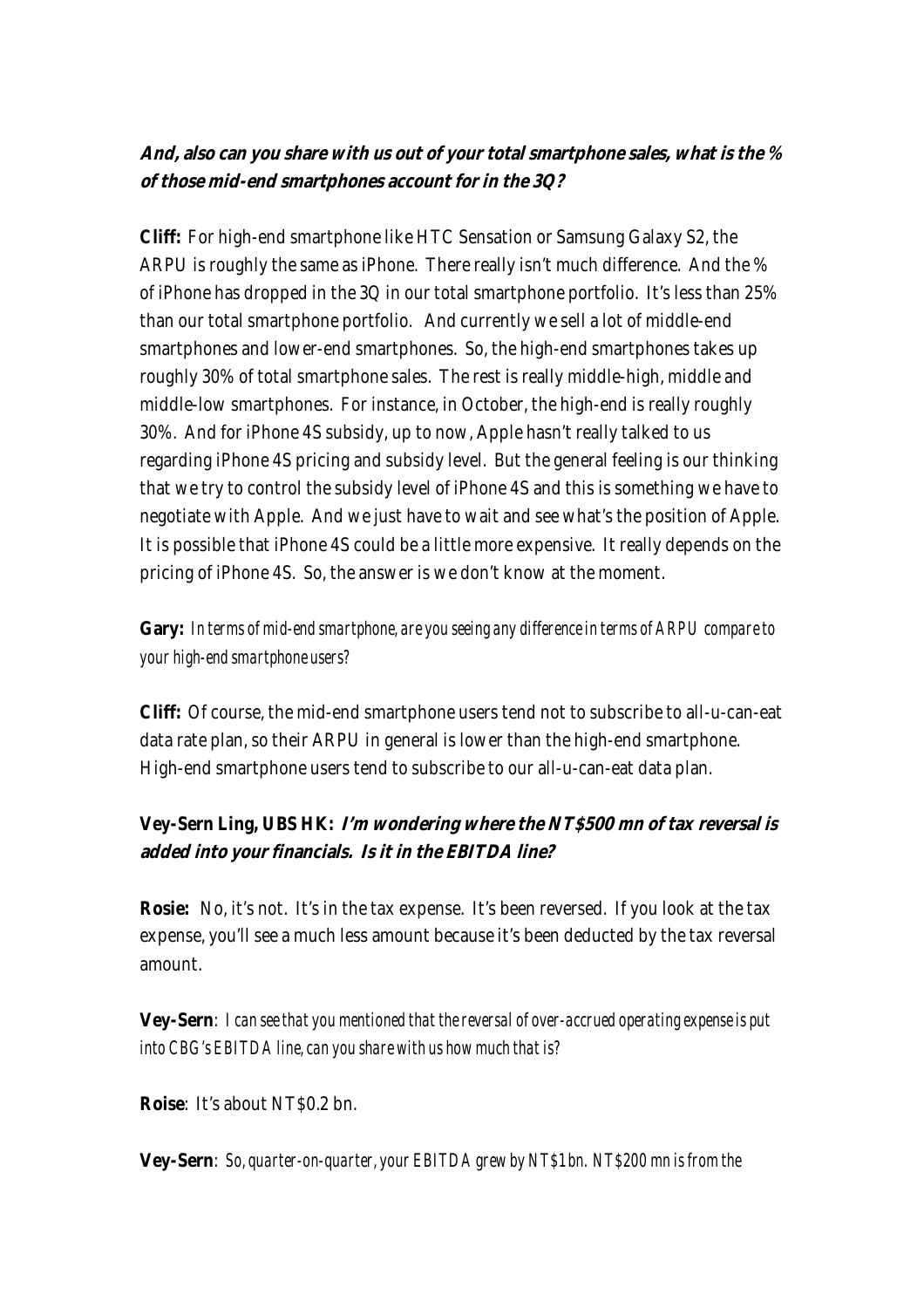*reversal and another NT\$200 mn is from Momo and the rest is basically from organic operational growth.*

**Rosie**: Yeah, you can put it that way, but you probably should look at it differently from the reversal point of view. This kind of reversal happens some times because we over-accrued our expense according to the budget. The actual expense is much lower, especially for bad debt. For smart devices, to reduce our risk, we have demanded subscribers to pay upfront a certain months of deposit to secure our credit. That explains why there was some kind of reversal.

**Vey-Sern**: *Got it. And the accrual is from this year? The over-accrual.*

**Rosie**: This year and a little bit of last year.

**Chate Bencha, Credit Suisse HK: I have two follow-up questions. First is on the medium-end smartphone. You mentioned they are not subscribing to the unlimited package. So, is this a popular package? What name is this? Just in the middle-end, how much data this kind are basically subscribing to?**

**The 2nd question is on the capital reduction. I'm not sure whether you can provide any indication if you want further capital reduction from here, any target gearing that you would want to be at or anything like that?** 

**Cliff:** For the middle-end, the most popular data plan they subscribe is US\$6.5 plan, which gives them 100 mb data package. And the other one is US\$15 and gives them 500 mb data. So, that's the two most popular data plan for them to use.

And for the capital reduction, Rosie.

**Rosie:** On the capital reduction front, we don't rule the possibility. It's up to the board to decide. There's still quite a lot of room for us to do some capital management. Of course, it's up to the board to decide. And I believe you know that we have NT\$3.1 bn in unappropriated earnings still and NT\$12.4 bn in capital surplus. And, in addition to these two numbers, we also have some room in the capital base.

**Ravi Sarathy, Citigroup HK: One quick question if I may, just follow-up on the potential that you have for capital management. Should the board be considering some activity in that area, what kind of timing would you expect**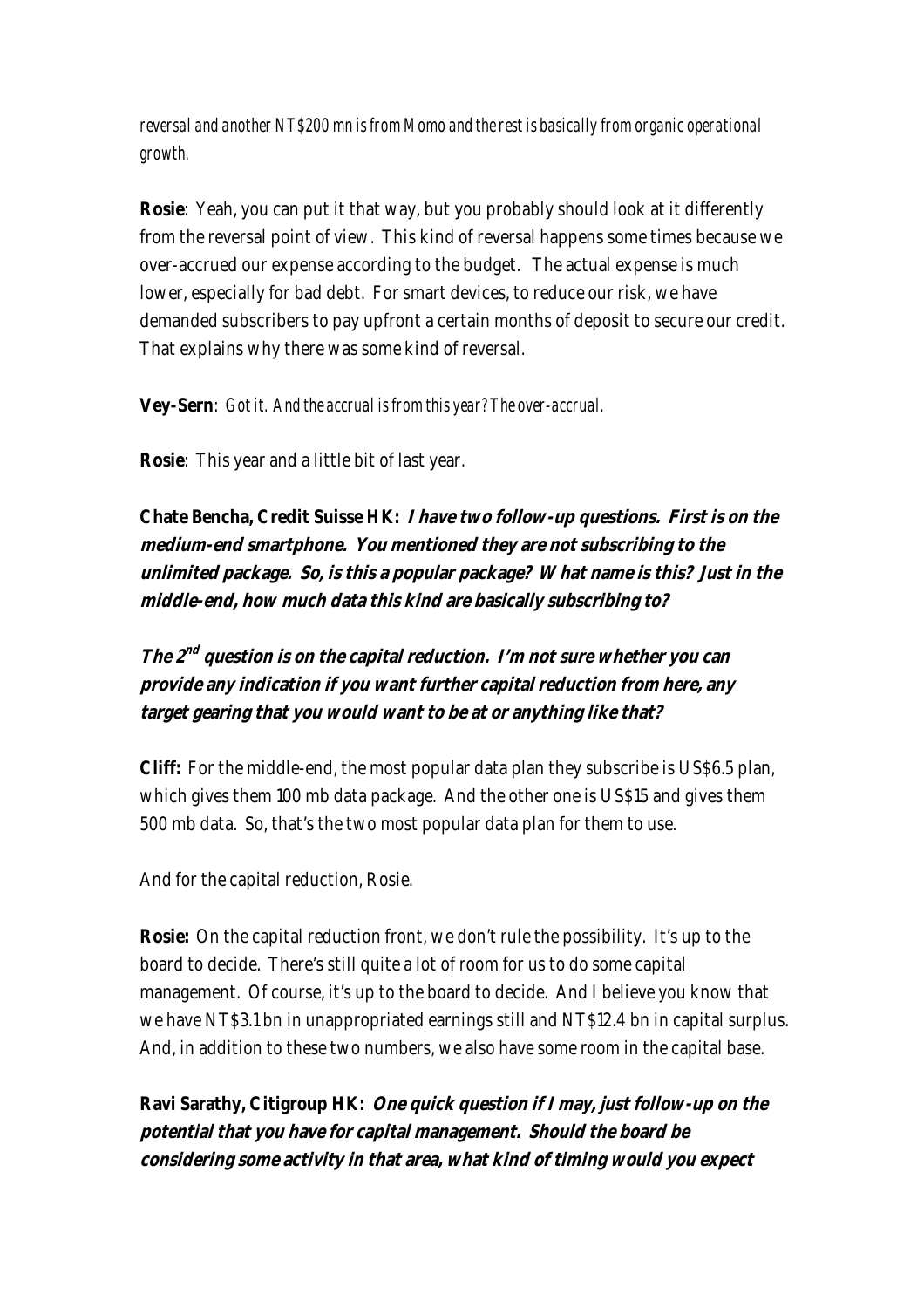# **that to be in terms of the board's decision? When's it usually happen? And is there any change to that timeframe this year in terms of consideration and decision there?**

**Rosie:** As you know we just had capital reduction, so we don't have any time table for that. It's purely up to the board to decide. So, I can't give you a specific answer on that.

**Joseph Quinn, Macquarie Taiwan: I have three questions. Firstly, can you give us a little more overview on your new stores and actual number of self-run stores? I remember previously you had discuss increasing that percentage and am just wondering what percentages they are at the moment and how many new stores that you're referring to have you added to date?** 

**In addition to that, in terms of the smartphones, you talked about the percentage of smartphone growth penetration continue to increase. Can you give us an idea what we're looking at there in terms of that increase?** 

**And, thirdly, on the digital TV for your cable subscribers, what exactly do you find is driving that? Is that going to come more from broadband penetration to cable subscribers, thus getting kind of a high percentage of our overall TV subs, or are you going to do new incentives? Just, what's your strategy there to continue to grow that?** 

**Cliff:** Currently, we have roughly 260 stores at the moment. So, we intend to open more. So, we are doing planning for next year. So, maybe by January next year, we can shed some light regarding how many stores we are going to open for next year. As for smartphone penetration, up to the 3Q, we have 18% penetration. And we expect to reach 20% penetration at the year end.

As for cable TV, the major driver is really in the cable broadband. In 3Q this year, CHT announce they are going to push for 20 mbps or 50 mbps service. However, in the cable TV area we control, we have the ability to offer 50 mbps service to compete with CHT. And we only have the penetration of cable modem is still only 20 something%. We expect in the next several years we still see some growth in this area because long-term wise, I don't see any reason why we can not reach 30 or 40% penetration in our area we cover. Of course, another growth area is DTV. And this year, as you can see that we have tremendous growth. But this is an area where the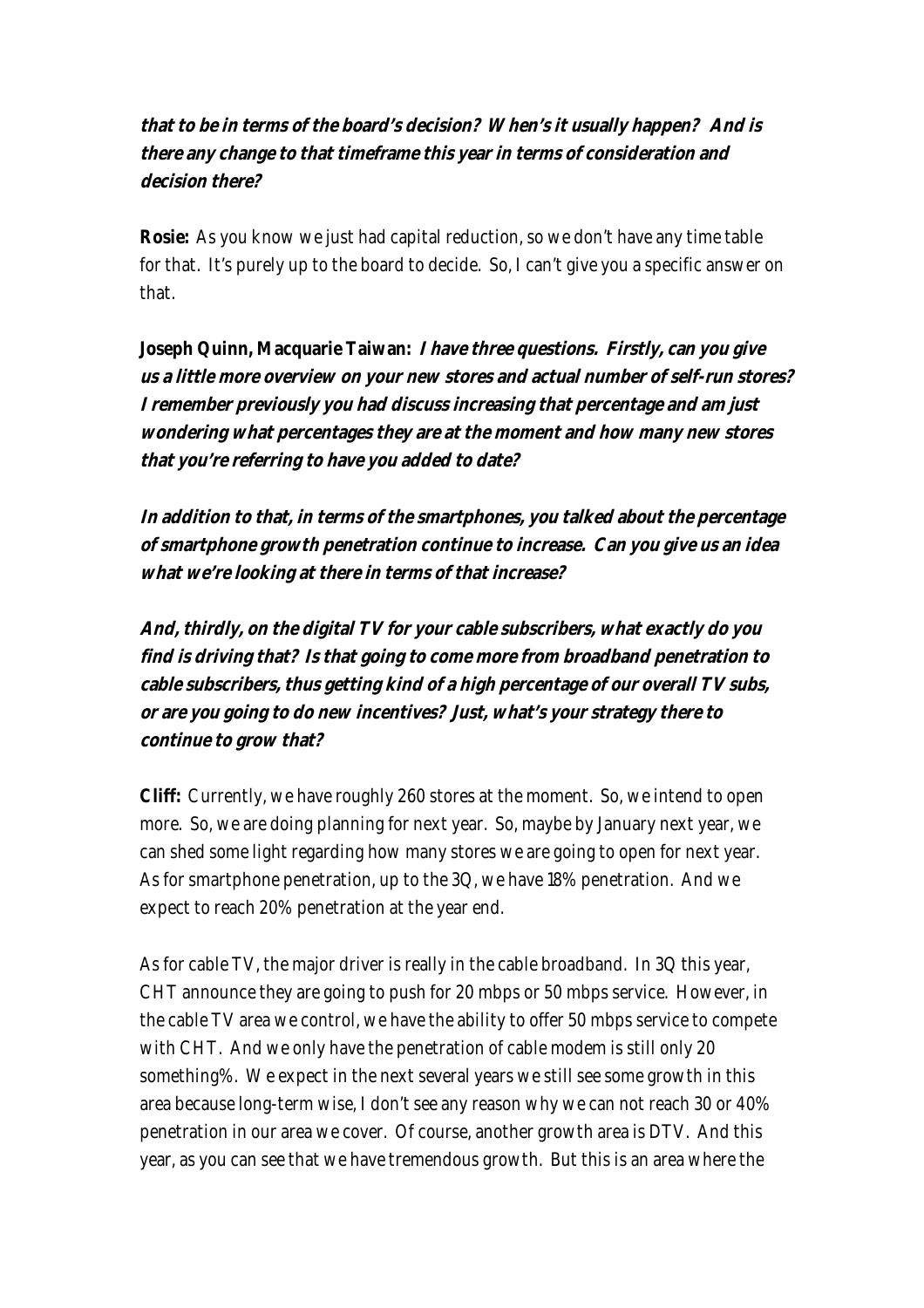ARPU is lower and it also depends a lot on government regulation regarding how to do it. And we are still talking with NCC, trying to see whether we can still increase the DTV penetration. In the meantime, cut down our expenses in promoting this service because, currently, the margins of DTV is lower, but it has a tremendous growth opportunity because we also present a lot of high definition programming in Taiwan. Therefore, we see a strong uptake in the future.

**Rosie:** And, also, basically, there is another area that can grow our business. It's not only increasing our penetration rate, but we could also upsell our higher speed broadband services to the same household to grow our ARPU. That has been going on and has been contributing to the growth.

**Joseph:** *Thank you. Just to follow up on both the smartphone and the cable side. On the smartphone side, if you're currently at 18% penetration and you're aiming to get to 20% by year end, so we say roughly 2% addition per quarter, would you say that has slowed on a quarterly basis compared to previous? I'm just trying to get an idea of how you see that progressing.*

*On the cable side, if you're talking about the digital TV side, what exactly with the NCC do you think would help you cut the expenses? What exactly is the issue with expenses for the digital TV rollout?* 

**Cliff:** As for the first issue, smartphone, we see consistent demand for smartphone. So, we don't see the demand is softening. The penetration is increasing all the time.

As for digital TV, Taiwan is moving from analogue TV to digital TV. The government currently doesn't specify if you offer digital TV how many free setup boxes you need to offer to a household. From our point of view, one setup box is good enough for the household. But maybe NCC thinks that in order to convert from analogue TV to digital TV, we need to offer additional free setup box. Additional free setup box will increase our expenses. This is the kind of issue we're talking with NCC. We want to increase the digitalization of cable TV, but, in the meantime, we try to control expenses because the setup box is the major investment cost item for digital TV penetration.

**Ravi Sarathy, Citigroup HK: I have a quick question if I may about Momo. I know it's still relatively early days post-the acquisition, but also I know that one of the key strategic imperatives you talked about was evolving Momo toward an attractive smartphone-based m-commerce proposition perhaps through a set of apps and services. I was wondering if you can share with us if there are any data**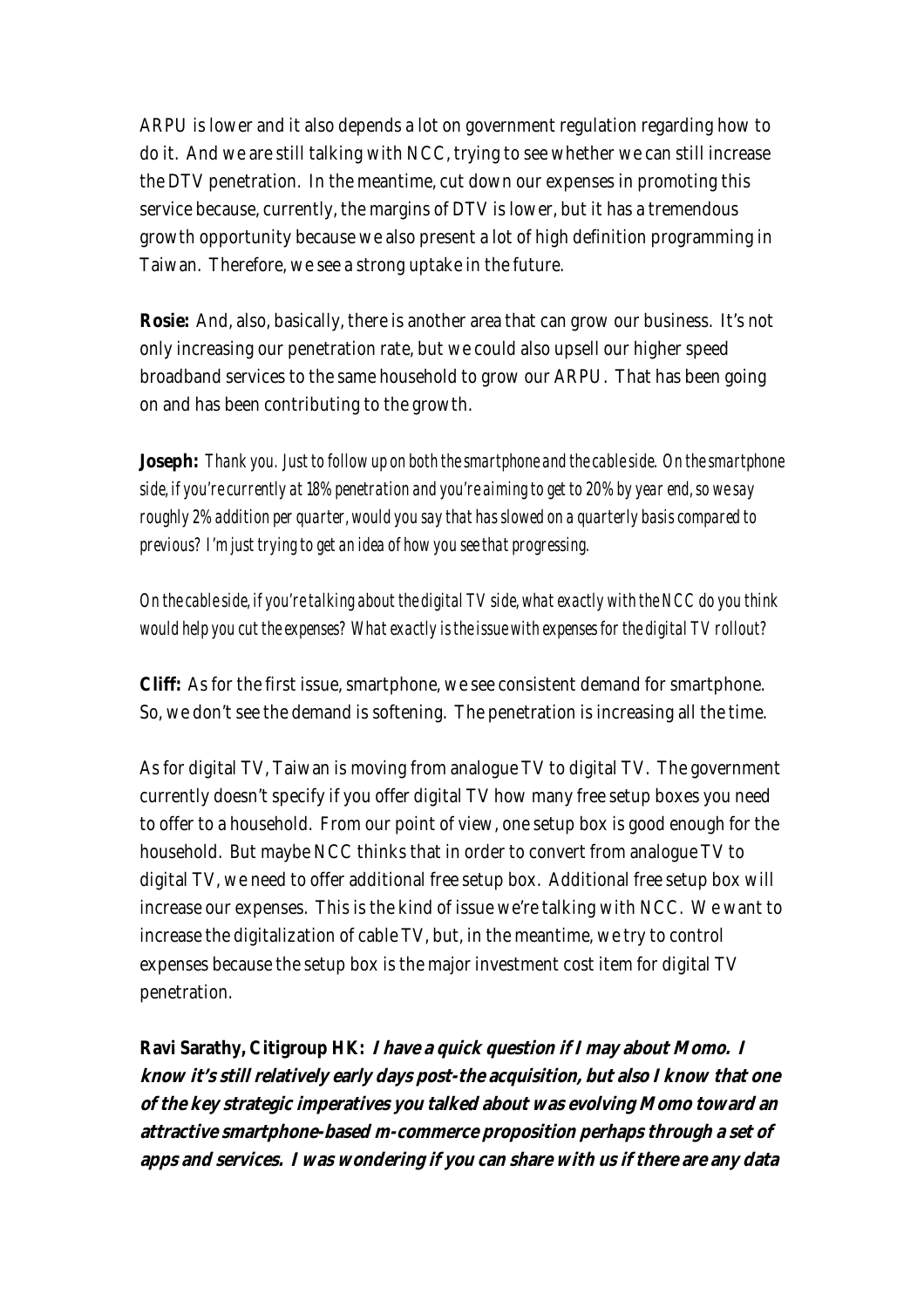## **points with this early stage, any progress you made there or any updates on plans you have in that area.**

**Cliff:** We do have some planning, but, at this moment, I do not feel to disclose anything in public now. As you know, m-commerce and e-commerce are also two areas where our competitors are focusing on. So, maybe we will wait until the right time to disclose.

**May Lin, Yuanta Taipei: A quick question, EBG's EBITDA margin actually improved a lot this quarter. In your slide, it's due to cost savings and revenue increase. Can you also give us some color about do you think this EBITDA level can be sustainable going forward or is there something like a one-off impact inside it?** 

**Cliff:** Well, I think we are making some progress in the enterprise business group. So, the EBITDA margin is improving. But we are also seeing a trend for enterprise business customers. They are switching to the smartphones more and more, so potentially this will increase the subsidy we provide to our enterprise business customers. Therefore, we are still doing planning, but other than the subsidy level, other than the device's subsidy, we see some improvement in our EBG EBITDA consistently.

**May:** *Ok, understood. So, is this correct that in terms of core EBITDA level, it's actually improving, but there might be some impact in the future due to some subsidy point change?*

**Cliff:** Yes.

**Chate Bencha, Credit Suisse HK: Just to make sure I didn't miss anything, so you basically maintain the guidance for the 4Q and the full year, no change to that, is that right?**

**Rosie:** Right.

**Joseph Quinn, Macquarie Taiwan: Just in terms of tablet PC, I see some of your competitors being very aggressive on that front. You do have some in your stores here locally, but not to a very large extent. Can you just talk over your thoughts on that in terms of how you would like that to balance out? Do you think tablet will be more of a netbook phenomenon replacing those types of users or do you**